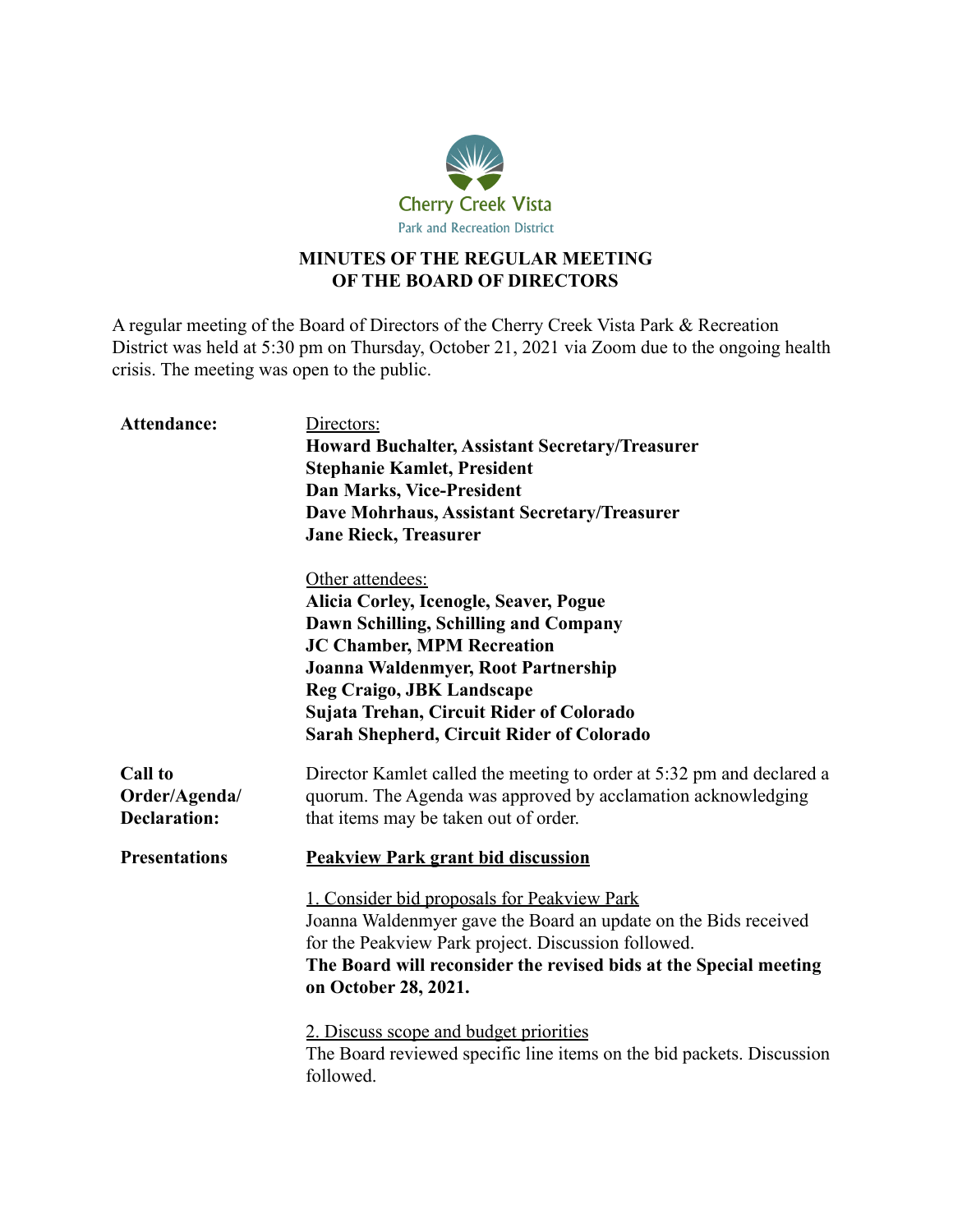| <b>Citizens Items:</b>                | No Citizen items presented.                                                                                                                                                                                                                                                                                  |
|---------------------------------------|--------------------------------------------------------------------------------------------------------------------------------------------------------------------------------------------------------------------------------------------------------------------------------------------------------------|
| <b>Legal Items:</b>                   | 1. Maintenance Easement Discussion re: Brick Fence and repair<br>prioritization<br>Alicia Corley gave the Board an update on the existing Easement<br>agreement. Discussion followed.                                                                                                                        |
|                                       | 2. Ratify Contract Approval for FCI Construction at Orchard Pool<br>Item tabled for next meeting.                                                                                                                                                                                                            |
|                                       | 3. Ratify Work order for SilverKey Hazardous Material Testing<br><b>Upon motion by Director Mohrhaus and seconded by Director</b><br>Rieck, the Board voted 4-0 to ratify the work order. Director<br><b>Buchalter had left the meeting.</b>                                                                 |
| <b>Operations and</b><br>maintenance: | 1. Pool project update<br>No updates for the Pool project.                                                                                                                                                                                                                                                   |
|                                       | 2. Tennis Court Egress lock discussion per South Metro Fire request<br>Board has reviewed the issue and communications regarding the<br>egress issue. Discussion followed. Management to discuss further<br>with the South Metro Fire. Management will obtain an estimate for<br>proposed changes to egress. |
|                                       | 3. Landscape and irrigation report                                                                                                                                                                                                                                                                           |
|                                       | a. Discuss site visit findings from Emerald Isle/JBK<br>Sarah Shepherd gave the Board an update on this issue. The District<br>could consider cost sharing with the HOA for water usage. Discussion<br>followed.                                                                                             |
|                                       | <b>b.</b> Discuss snow plow cost comparisons and landscape contract<br>The Board reviewed snow plowing bids included in the Board Packet.<br>Discussion followed.                                                                                                                                            |
|                                       | 4. Consider approval for the following park proposals                                                                                                                                                                                                                                                        |
|                                       | c. Prairie Vista irrigation posts<br>Item tabled for the next meeting.                                                                                                                                                                                                                                       |
|                                       | d. Right-of-way trees<br>Reg Craigo presented the tree replacement proposal. Discussion                                                                                                                                                                                                                      |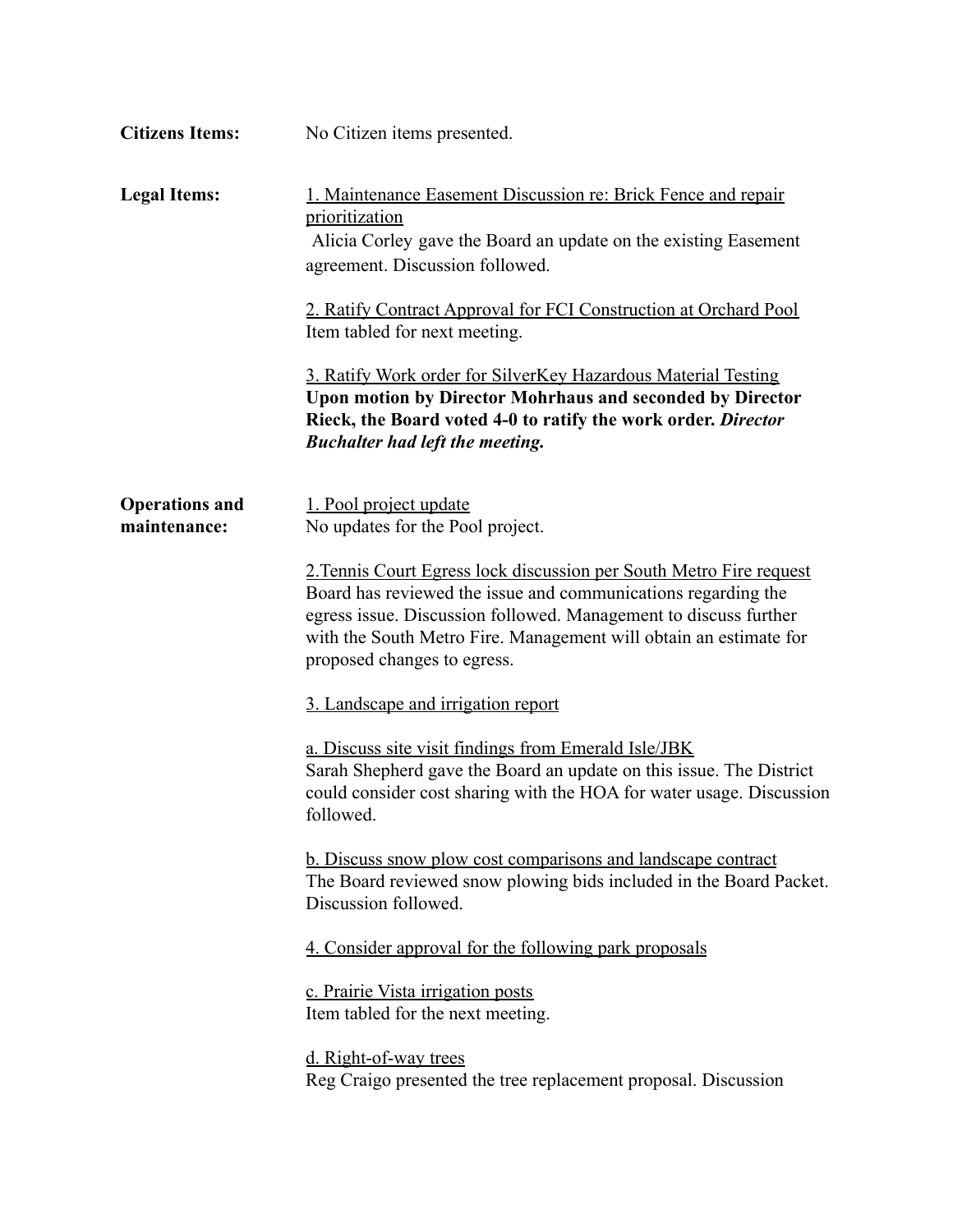followed.

e. Right-of-way cobble Item tabled for the next meeting.

f. Right-of-way shrub plantings The Board reviewed the shrub planting proposal.

5. Brick fence project update Final walk through for the Brick Fence repair project is at the end of October. The contractor will clear up the storage items at Sunset park parking lot.

6. Consider approval of tree removal and pruning estimate and neighbor communications: Additional Cottonwood, Russian olive, Apple, Aspen trees and brick repair will be considered outside the current scope of top cap repair.

Item tabled for the next meeting.

7. United Site Services

All portable toilets will be removed by the end of October from the parks till March 2022.

Management to check the portalet being used at Orchard Pool.

## **Financial Matters: 1. Review and approve claims for period ending October 31, 2021**

The Board reviewed the October claims.

**Upon motion by Director Rieck and seconded by Director Buchalter , the Board voted 5-0 to approve the October claims totaling \$92,814.90**

**2. Financial report for period ending September 30, 2021** Ms. Schilling presented the financial report.

**Upon motion by Director Buchalter and seconded by Director Kamlet, the Board voted 5-0 to accept the September financials, as presented.**

Management to review pool fees vs field rental fees in CivicRec to ensure that they are being coded correctly within CivicRec.

Ms. Schilling also presented the Capital Project Tracking schedule.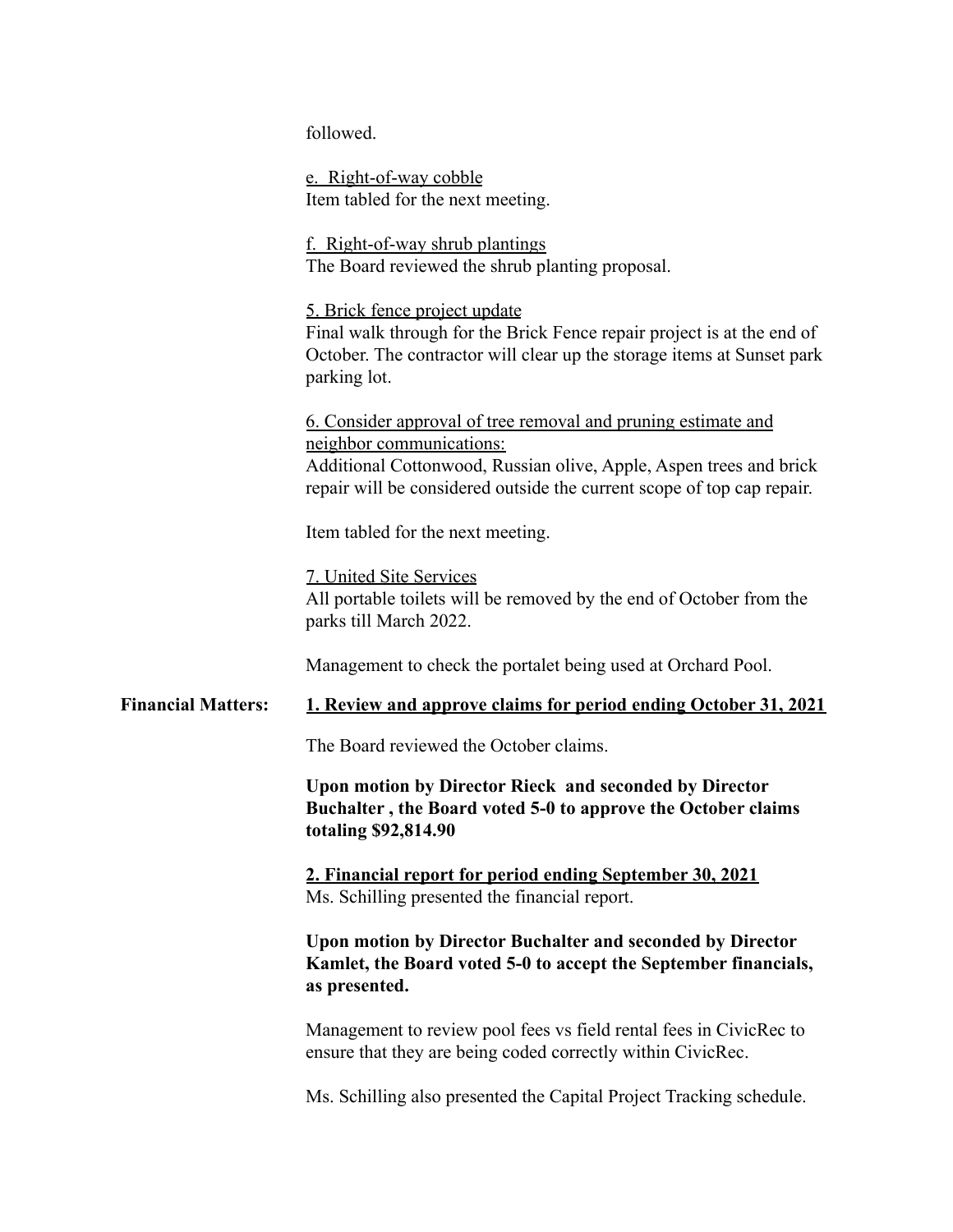| Administrative<br><b>Matters</b>               | <u>Review and consider approval of meeting minutes: September 22,</u><br><u>2021</u><br>Upon motion by Director Mohrhaus and seconded by Director<br>Kamlet, the Board voted 4-0 to approve the September minutes<br>with one amendment as noted by Director Rieck. Director<br><b>Buchalter had left the meeting.</b> |
|------------------------------------------------|------------------------------------------------------------------------------------------------------------------------------------------------------------------------------------------------------------------------------------------------------------------------------------------------------------------------|
| <b>Additional Board</b><br><b>Member Items</b> | Capital improvement, operations, and maintenance priorities<br>a. Master project calendar<br>No update presented.                                                                                                                                                                                                      |
| Adjournment:                                   | <b>b.</b> Capital project budget sheet<br>No update presented.<br>The Board approved by acclamation to adjourn the meeting at<br>7:47pm. The next Board meeting is a Special Meeting, and is<br>scheduled for Thursday, October 28, 2021 at 5:30pm via Zoom.                                                           |

*Sujata Trehan*

Secretary for meeting

 $\mathcal{L}_\text{max}$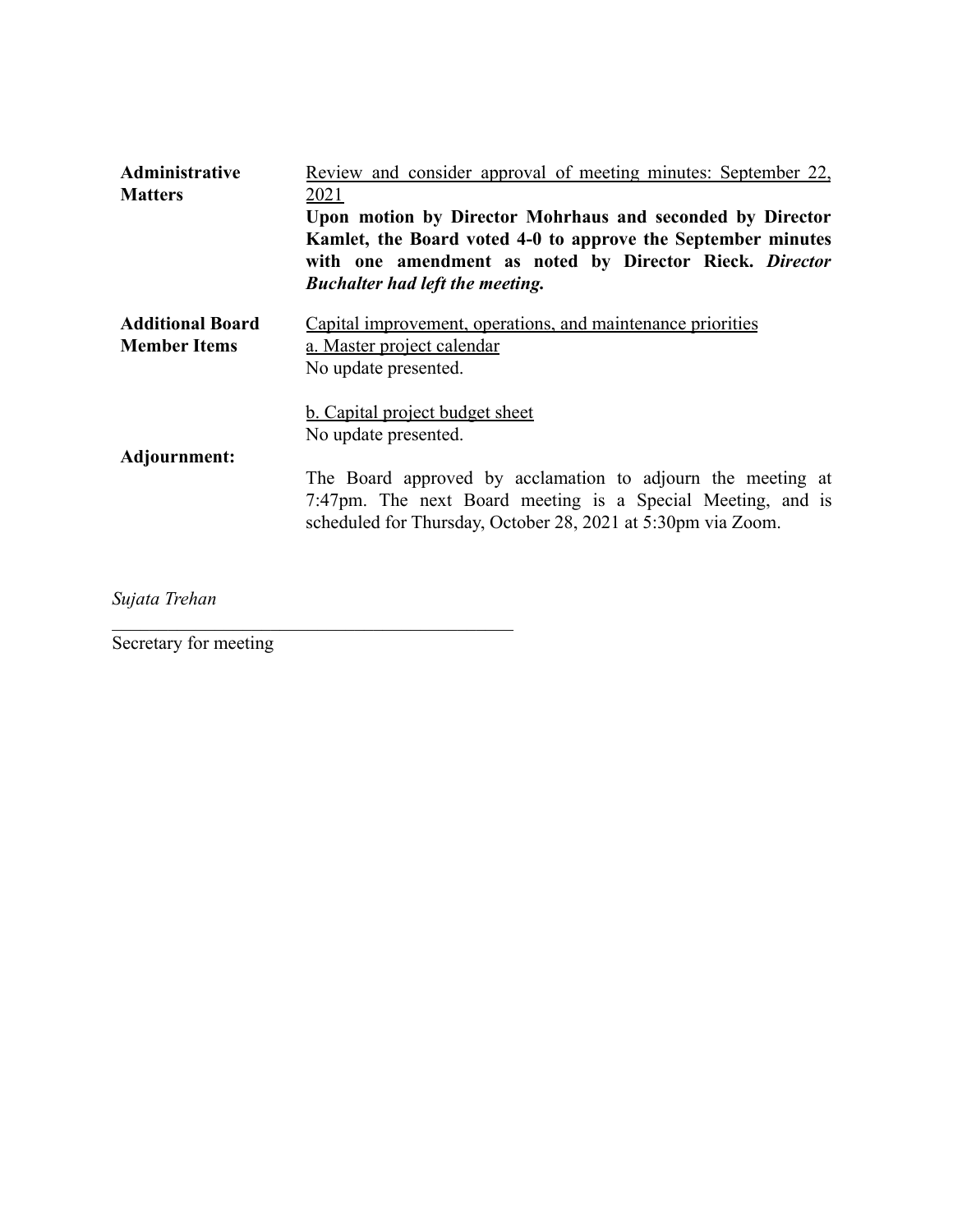## **MINUTES OF THE PUBLIC HEARING OF THE BOARD OF DIRECTORS OF THE CHERRY CREEK VISTA PARK AND RECREATION HELD TO CONSIDER THE ADOPTION OF THE 2019 BUDGET HELD ON NOVEMBER 19, 2020**

**Date: November 19, 2020 Time: 5:30 PM Location: Zoom**

**Attendance:** Directors: Howard Buchalter, Assistant Secretary/Treasurer Stephanie Kamlet, President Dan Marks, Vice-President Dave Mohrhaus, Assistant Secretary/Treasurer Jane Rieck, Secretary

Other attendees: REMOVE AS NEEDED Alicia Corley, Icenogle, Seaver, Pogue Dawn Schilling, Schilling and Company